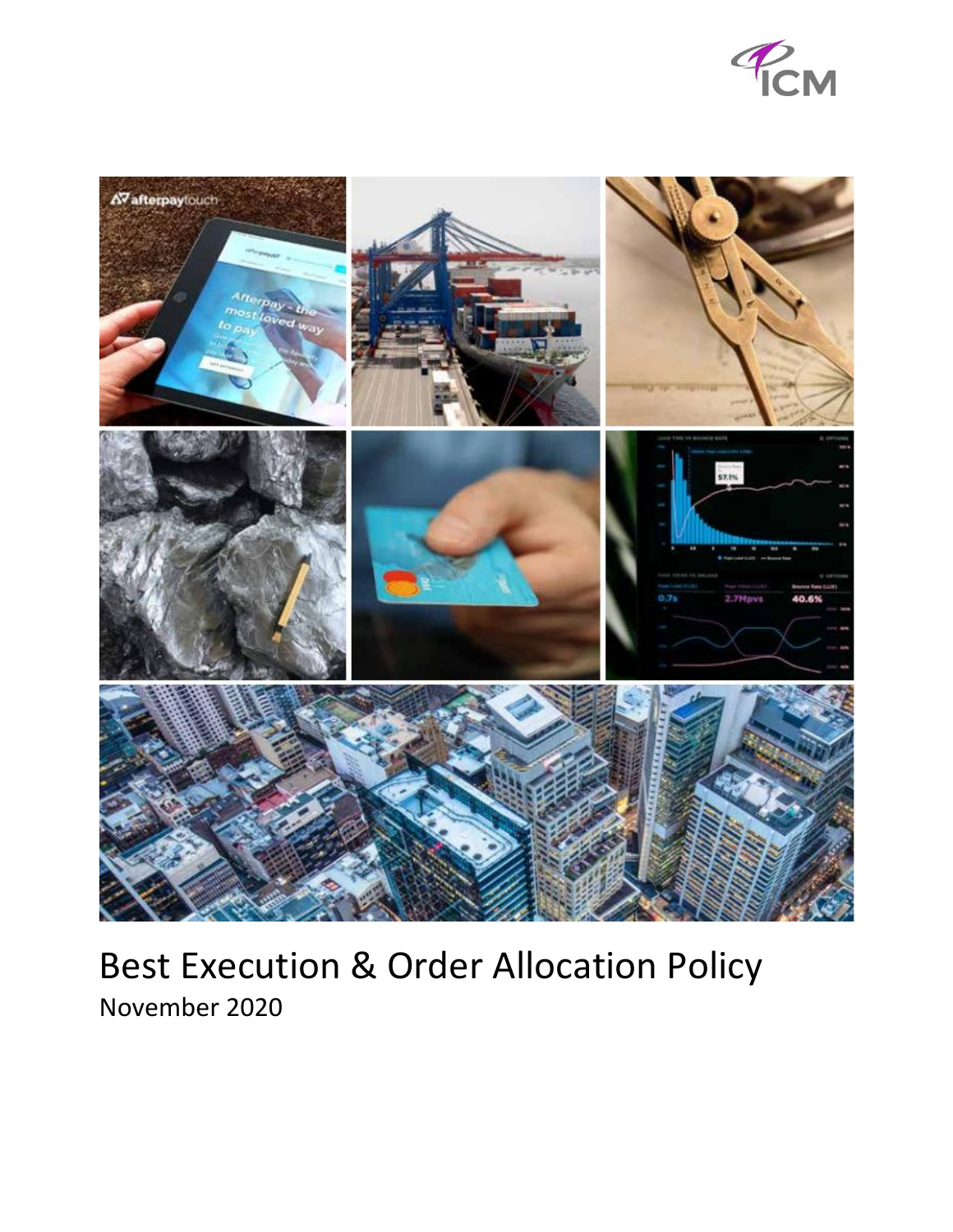# **Table of Contents**

| 1.                             | <b>INTRODUCTION</b>                  | $\overline{2}$ |  |
|--------------------------------|--------------------------------------|----------------|--|
|                                | 1.1. Scope<br>$\overline{2}$         |                |  |
|                                | 1.2. Purpose<br>$\overline{2}$       |                |  |
| 2.                             | <b>POLICY</b>                        | $\overline{2}$ |  |
|                                | 2.1. Execution factors               | 3              |  |
|                                | 2.2. Execution Criteria              | 3              |  |
|                                | 2.3. Trade Execution                 | 3              |  |
| 2.3.1.                         | Placing/Transmitting Orders          | 3              |  |
|                                | 2.3.2. Execution Venues              | 3              |  |
| 2.3.3.                         | <b>Non-Execution Venues</b>          | 3              |  |
| 2.4. Quality of Execution<br>4 |                                      |                |  |
|                                | 2.5. Monitoring<br>4                 |                |  |
|                                | 2.6. ICMIM Client Categorisation     | 5              |  |
|                                | 2.7. Aggregation and Allocation<br>5 |                |  |
|                                | 2.8. Consent<br>6                    |                |  |
|                                | 2.9. One off approval process        | 6              |  |
| 3.                             | <b>RECORD KEEPING</b>                | 6              |  |
| 4.                             | <b>GLOSSARY</b>                      | 6              |  |
|                                | 4.1. Abbreviations                   | 6              |  |
|                                |                                      |                |  |

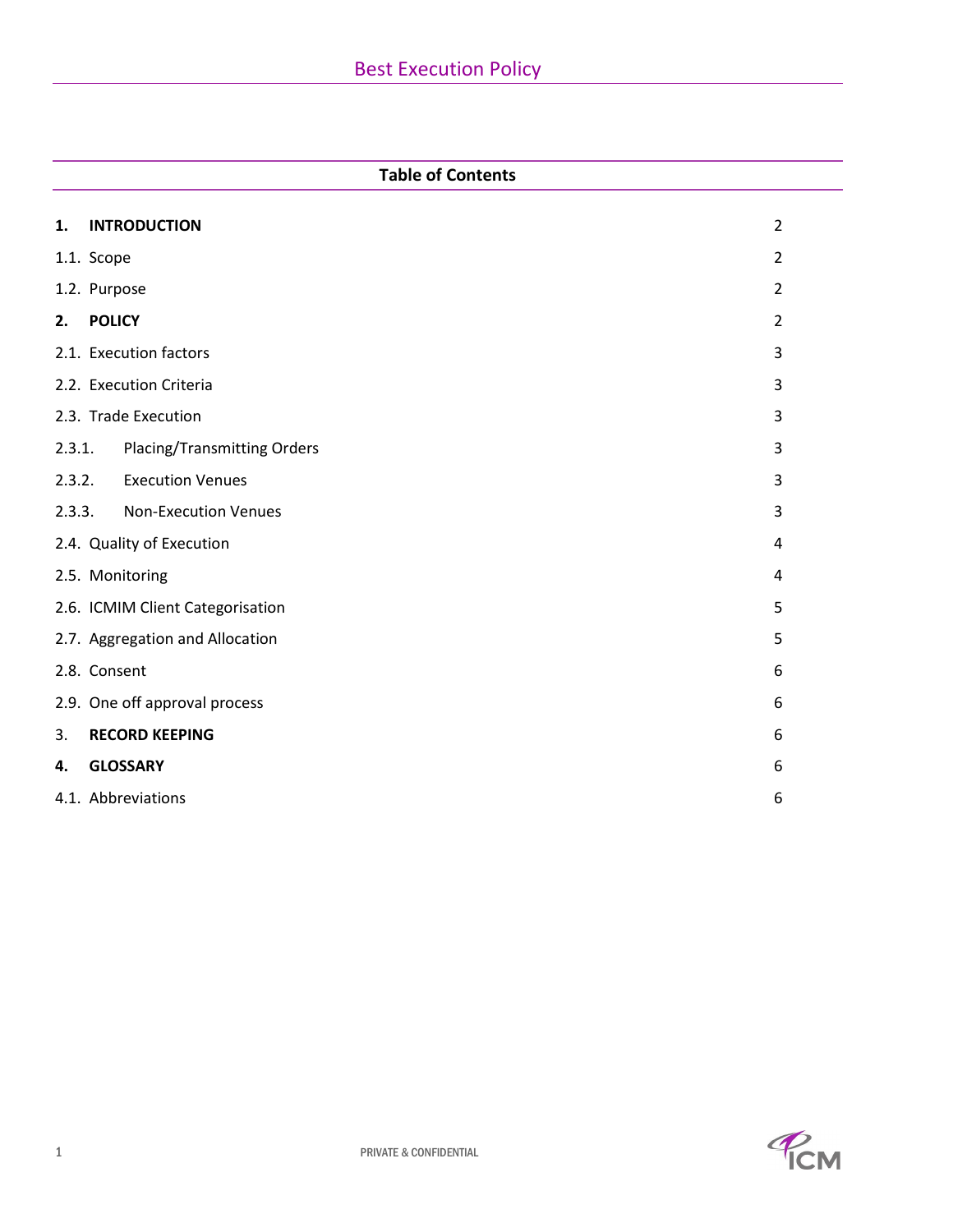## <span id="page-2-0"></span>**1. INTRODUCTION**

In line with the FCA Principle Six, ICMIM will act in accordance with the best interests of its Clients, and take all reasonable steps to obtain the best possible result, taking into account the execution factors detailed in the policy section.

### <span id="page-2-1"></span>1.1. Scope

This policy applies to the trading decisions that ICMIM carries out for the funds that it manages (i.e. its Clients). In the case of discretionary management, this policy applies to Professional Clients only, as ICMIM is not authorised to conduct regulated activities with Retail Clients. The policy covers all Financial Instruments.

#### <span id="page-2-2"></span>1.2. Purpose

Under the FCA regulations ICMIM is required to establish and implement effective arrangements for complying with the obligations to 'take all reasonable steps to obtain the best possible result for our clients when executing orders' and placing orders with other entities for execution.

As an approved full-scope UK AIFM, ICMIM has a duty to act in the best interest of the funds for which ICMIM manages when executing decisions to deal on behalf of the funds in the context of the portfolio management.

This policy sets out the arrangements employed by ICMIM where it acts in the following circumstances:

- 'place or transmit' where ICMIM places a decision to deal on behalf of one of the funds and transmits an order to the appointed administrator of the fund for execution;
- 'execution venue transactions' where ICMIM executes a decision to deal on behalf of one of the funds directly with an execution venue; or
- 'non-execution venue transactions' which relates to the purchase or sale of assets outside of an execution venue (i.e. unlisted entities).

#### <span id="page-2-3"></span>**2. POLICY**

For most trades ICMIM does not execute orders itself resulting from investment decisions relating to the portfolios under management, as the orders are placed with the administrator to execute through their network of Brokers. For all other trades, ICMIM will take sufficient steps to ensure best execution is achieved.

As a general principle, ICMIM contracts with third-parties who are subject to MiFID and are thus subject to the requirement for best execution of orders. On exception, trades may be executed with a non-EEA counterpart where market volatility management is key. Such circumstances may be where the portfolio has a significant holding (+10%); the dealing size is well above the market depth; the market in the shares is volatile and needs active management; or it is in a different time zone.

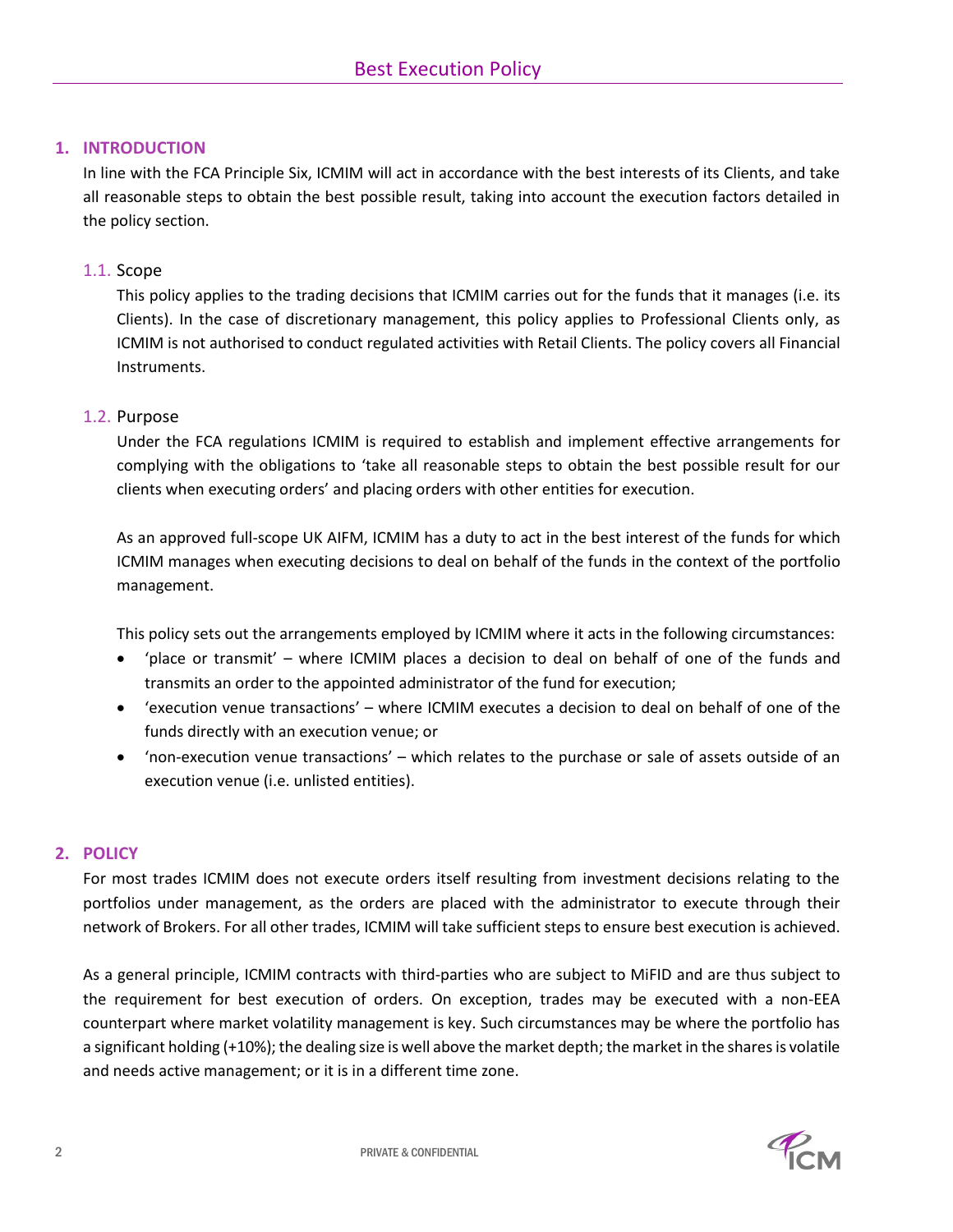## <span id="page-3-0"></span>2.1. Execution factors

The following factors will be considered when selecting entities to execute orders on behalf of ICMIM clients (i.e. the funds for which it manages):

- Price;
- Costs;
- Speed of execution;
- Liquidity;
- Likelihood of settlement;
- Size/Nature of order; and
- any other consideration relevant to the order.

ICMIM will exercise its discretion in determining the relative importance of the above factors based on its experience and professional judgment, considering the execution criteria below.

# <span id="page-3-1"></span>2.2. Execution Criteria

When ICMIM places or transmits an order for execution it will take account of the execution factors relevant to that order. Ordinarily, price will merit a high relative importance but, in some circumstances, the firm may appropriately determine that other factors are equally as important by reference to the following criteria:

- (a) the objectives, investment policy and risks specific to the fund, as indicated in the funds rules or articles of association, prospectus or offering documents of the funds;
- (b) the characteristics of the client including the categorisation of the client as retail or professional (for the avoidance of doubt, ICMIM cannot deal with retail clients);
- (c) the characteristics of the client order e.g. whether it is a market order or a limit order, the size of the order and any potential impact on the market;
- (d) the characteristics of financial instruments that are the subject of that order; and
- (e) the characteristics of the execution venues to which that order can be directed.

# <span id="page-3-2"></span>2.3. Trade Execution

# <span id="page-3-3"></span>2.3.1. Placing/Transmitting Orders

Where ICMIM places or transmits an order to the appointed administrator, the administrator is subject to the best execution requirements and shall provide best execution accordingly. ICMIM transmits trades by uploading the transactions on to the internal order management systems used by the appointed administrators. The order is then picked up by the dealing desk at the administrator and executed in line with their best execution policies. All appointed administrators are EEA regulated and captured by MiFID II requirements for best execution.

# <span id="page-3-4"></span>2.3.2. Execution Venues

Where ICMIM executes orders, it will choose an execution venue which enables it to obtain on a consistent basis the best possible result for the execution of client orders.

## <span id="page-3-5"></span>2.3.3. Non-Execution Venues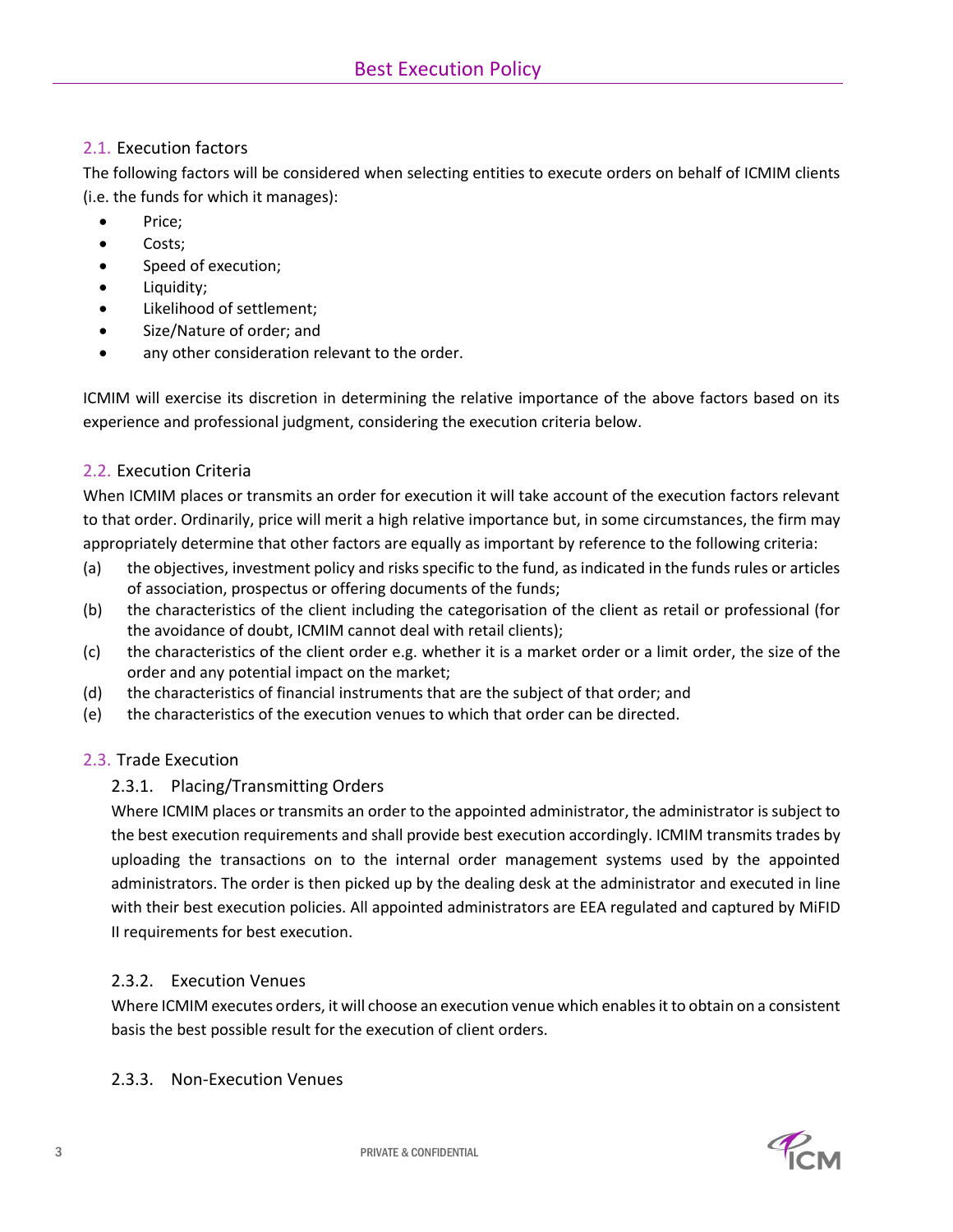Where ICMIM invests directly into unlisted investments, the investments will be documented with negotiated agreements, which will be in line with the best interests of the clients.

<span id="page-4-0"></span>2.4. Quality of Execution

Potential orders are generated following detailed analysis of potential investee companies using an internal analytical database which produces financial and performance ratios for individual companies on a peer group basis. When a company is deemed to be undervalued and fulfil the other requirements as set by the client then an order is generated by ICMIM and executed by the administrator.

When executing orders, or placing or transmitting orders for buying or selling investments on behalf of its clients, ICMIM takes all reasonable steps to achieve the best overall result (best execution). The nature of the order, the appropriate broker (where relevant) and the relevant market are always considered. ICMIM uses its knowledge, experience and judgement to ensure that trade execution for our clients takes into consideration the relevant execution factors and execution criteria outlined above whether the transaction takes place on a regulated market, a multi-lateral trading facility or is executed over-the-counter (OTC).

All orders executed on-exchange are generally not of a size that would have market impact. ICMIM considers that execution at the limit order price generally represents best execution.

Where ICMIM engages in OTC transactions on behalf of its clients, depending on the nature or liquidity of the instrument, there may be only a single market price available from a single counterparty. This will particularly be the case where the transaction is highly structured or customised. In these circumstances, ICMIM will use its experience and skill in agreeing the terms with the counterparty and comply strictly with the suitability requirements in order to ensure that the client achieves the best possible result for the transaction. Where there are a number of available sources for an OTC product, ICMIM will take reasonable steps to research the market in order to identify the best possible result for its clients, although it is important to state that the OTC markets are not as transparent as regulated markets, and fast-moving OTC markets may result in the speed with which the transaction can be completed taking precedence over a longer search for a cheaper price.

ICMIM's commitment to obtaining the best possible result for client orders does not mean that ICMIM owes its clients fiduciary responsibilities beyond the specific regulatory obligations placed upon ICMIM or as may be otherwise contracted with ICMIM.

# <span id="page-4-1"></span>2.5. Monitoring

ICMIM monitors on a regular basis (and at least annually or whenever a material breach occurs) the effectiveness of its execution arrangements for each instrument traded in order to identify and, where appropriate, correct any deficiencies. Based on the risk and impact on the client, ICMIM will monitor the effectiveness of the execution arrangements through evaluation of its controls for achieving best execution and through sample checks e.g. by comparing the trade price with the intra-day price movement to assess the execution provided by the broker.

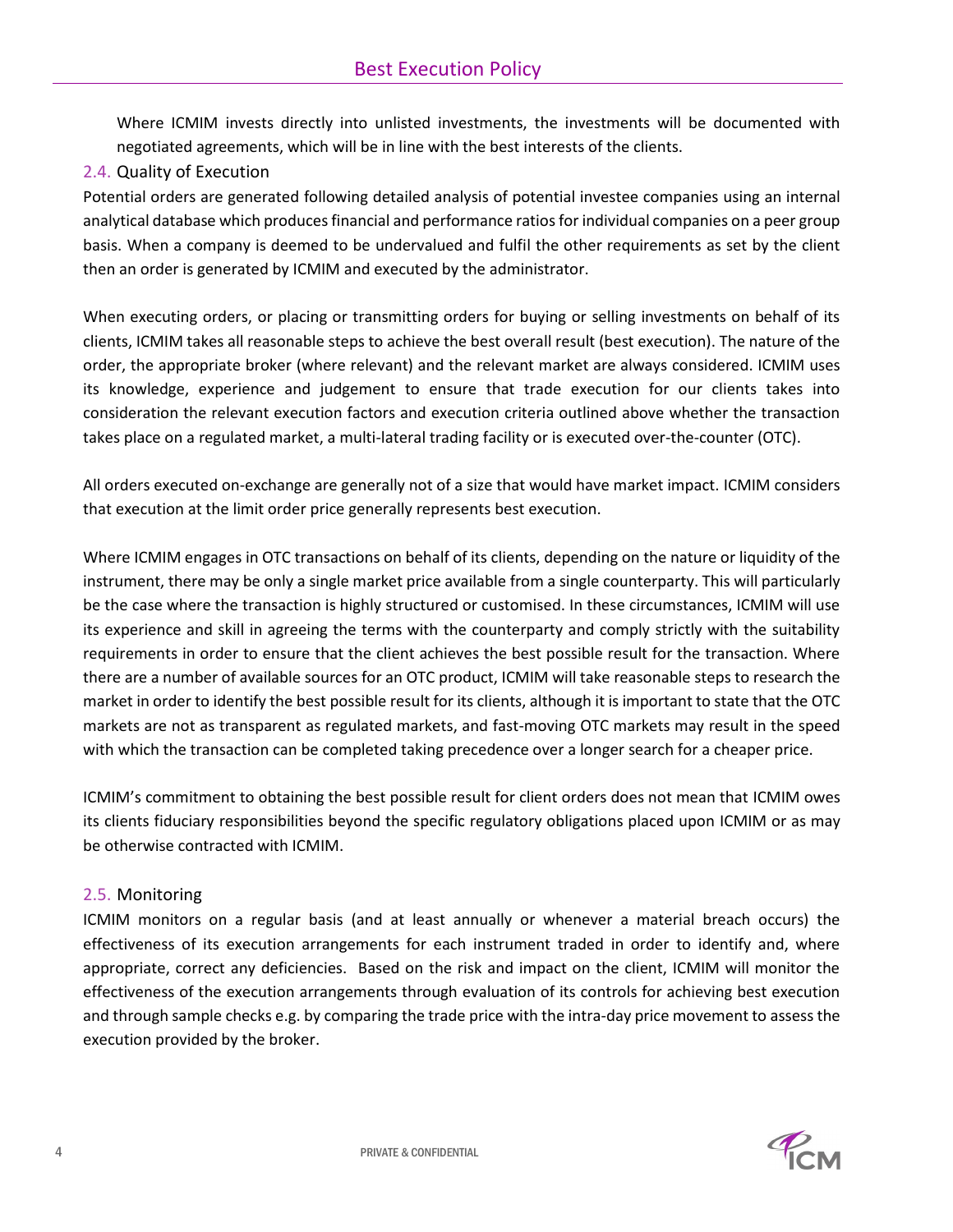The portfolio manager is in a position to check fills in real time and would identify any orders executed that do not appear to achieve best execution.

In addition, ICMIM conducts an annual review of its brokers' performance which includes an examination of the execution of orders and the extent to which a broker obtained the best result for our clients. Any broker that does not consistently achieve best execution for our clients is removed from the list of brokers that ICMIM will do business with. ICMIM continuously monitors commission rates across all markets to ensure that it obtains the best rates for its clients.

## <span id="page-5-0"></span>2.6. ICMIM Client Categorisation

ICMIM intends to only route orders to FCA/EU authorised brokers which agree to categorise ICMIM as a professional client. Professional clients are owed a duty of best execution by such broker firms and EU regulators, including the FCA, allow firms submitting orders to place a high degree of reliance on the broker's obligation to provide best execution when complying with their own overarching best execution obligation.

Where ICMIM deals with brokers who are not subject to a regulatory obligation to provide best execution, ICMIM will require the broker to agree to a contractual provision to provide the Firm with best execution.

In all cases, ICMIM will monitor the performance of all its brokers whether they owe a regulatory or contractual obligation to provide best execution to ICMIM and will not continue to submit orders to brokers which do not provide best execution on a consistent basis.

## <span id="page-5-1"></span>2.7. Aggregation and Allocation

Any order aggregated in accordance with COBS 11.3.7A will be allocated fairly. In the interest of cost and efficiency, ICMIM may, in trading fixed income securities, determine that its funds/client accounts are best served by placing a single order of the same security for a number of portfolios as opposed to placing individual orders in the same security for each portfolio. ICMIM will then allocate this individual order proportionately across each individual fund/client account. Any such allocation will be made in a fair and equitable manner.

In accordance with the above, the following policies will be adopted:

- (1) In advance of placing an order for a particular fixed income security, the investment team at ICMIM will determine the quantity of the particular security that is to be allocated to each individual fund/client account, taking into account the fund/account size, fund strategy, risk tolerance, asset allocation considerations and any specific requirements or restrictions put in place.
- (2) If the specific order for the fixed income security is executed in full, then the intended allocation as set forth by the investment management team should not be altered from the original allocation unless there has been a material change in the circumstances or mandate between the time the order was placed and the time the order was received.
- (3) If the specific order is not executed in full, the investment manager will allocate the amount actually obtained to each fund/client account in the same proportions that would have applied if the order had been executed in full.